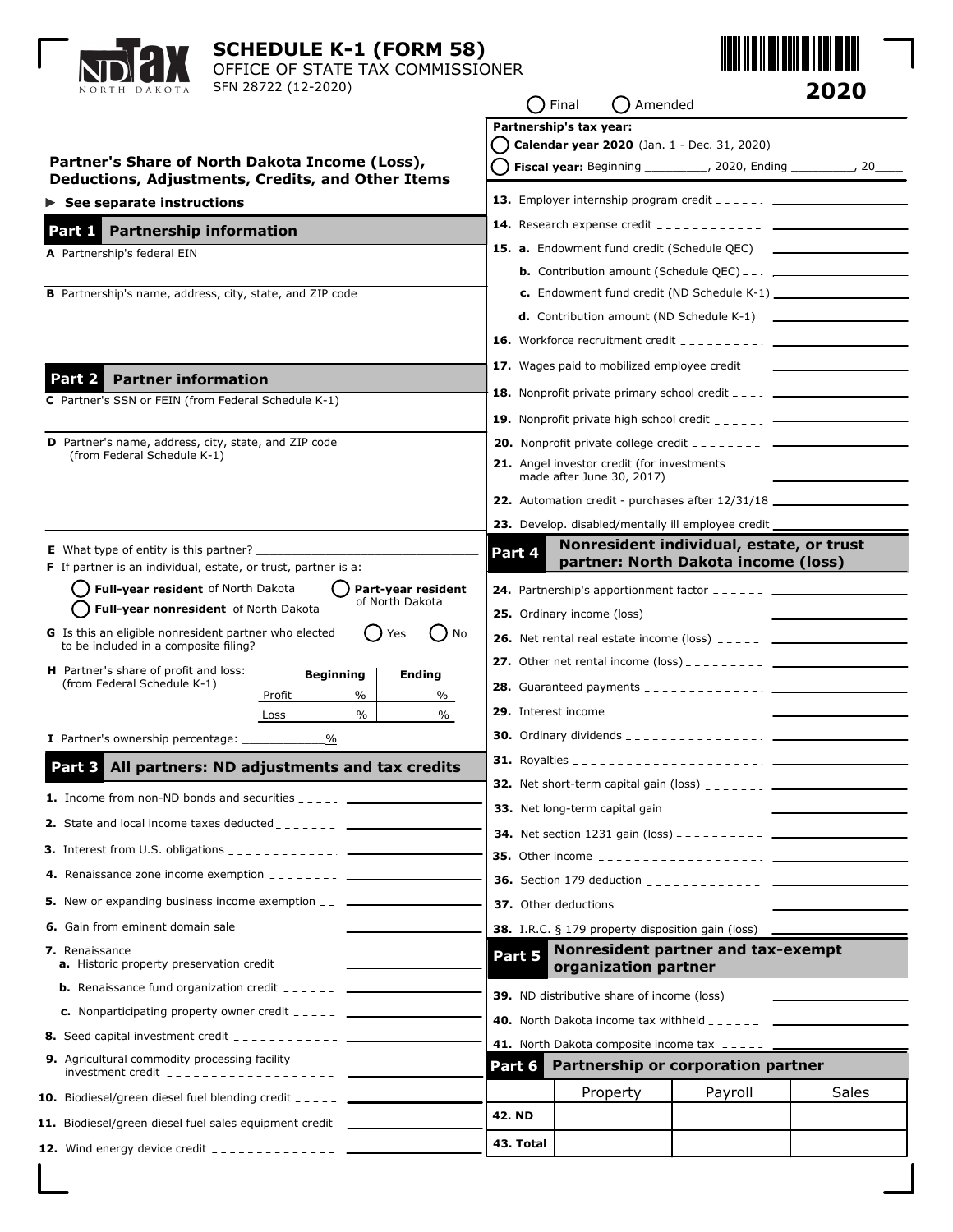# **Purpose of form**

North Dakota Schedule K-1 (Form 58) is a supplemental schedule provided by a partnership to its partners. It provides information the partners may need to complete their North Dakota income tax returns.

**Resident individual, estate, and trust.** If you are a North Dakota resident individual, estate, or trust, your entire distributive share of income from the partnership is subject to North Dakota income tax. You received this schedule only to show your distributive share of the partnership's North Dakota statutory adjustments and tax credits (see Part 3).

**Nonresident individual, estate, or trust.** If you are a nonresident individual, estate, or trust, you are subject to North Dakota income tax on your distributive share of the partnership's income that is apportioned and allocated to North Dakota. You received this schedule to show your distributive share of North Dakota income, gains, losses, and deductions (see Part 4); North Dakota statutory adjustments and tax credits (see Part 3); and North Dakota income tax withheld or paid on your North Dakota distributive share of income (see Part 5).

**Business entity.** If you are a business entity, such as a partnership, corporation, or limited liability company, see the instructions to the applicable North Dakota income tax return for filing and payment requirements. You received this schedule to show your distributive share of the partnership's North Dakota statutory adjustments and tax credits (see Part 3) and your distributive share of the partnership's property, payroll, and sales apportionment factors (see Part 6). If you are a passthrough entity, such as a partnership or S corporation, and your commercial domicile is located outside North Dakota, the schedule will also show your North Dakota distributive share of income and any North Dakota income tax withheld or paid on it (see Part 5).

**Tax-exempt organization.** If you are a taxexempt organization, you received this schedule to show your North Dakota distributive share of income, which is subject to North Dakota income tax if it is subject to federal income tax (see Part 5). It also shows your distributive share of North Dakota statutory adjustments and tax credits, which may apply if you have income subject to North Dakota income tax (see Part 3).

# **General instructions**

The instructions for Parts 3 through 6 of this schedule show where to report the information from Schedule K-1 (Form 58) on your North Dakota income tax return.

**Tax year.** References to a North Dakota form and line number contained in these instructions are references to the form in use for the 2020 calendar year. However, if you file your return on a calendar year basis, but the partnership files its return on a fiscal year basis, report the amounts on your return for the year in which the partnership's fiscal year ends. For example, if the partnership has a fiscal year ending in February 2021, report the amounts from the 2020 Schedule K-1 (Form 58) on your 2021 tax return. The partnership's tax year is shown at the top of the schedule.

**Composite filing election.** If you elected to include your North Dakota distributive share of income in a composite filing by the partnership, the information provided on the schedule is only for your information. Retain the schedule for your tax records. The composite income tax paid by the partnership satisfies your North Dakota income tax filing and payment obligations with respect to your North Dakota distributive share of income from the partnership. If you later choose to revoke your composite filing election and file your own North Dakota income tax return, follow the instructions to Parts 3 through 6 to transfer the amounts from the schedule to your return.

**Amended Schedule K-1 (Form 58).** If you receive an amended North Dakota Schedule K-1 from the partnership, you generally must file an amended North Dakota income tax return to report the revised information. Attach a copy of the amended Schedule K-1 to your amended North Dakota income tax return. If you previously elected to be included in a composite filing, and you are not changing that election, no action is required and you should retain the amended Schedule K-1 for your tax records.

# **Specific instructions**

### **Part 3 All partners–North Dakota adjustments and tax credits**

The following lists show where to enter an amount from Part 3 of Schedule K-1 (Form 58) on the North Dakota income tax return. Use the list corresponding to your return. "Not applicable" in the right-hand column means that the item does not apply and must not be entered on your return.

# **Lines 1-23**

*Form ND-1 filer:* Include the amount from this schedule: On: Lines 1-2 Not applicable Line 3 Form ND-1, line 6

Line 4 Sch. RZ, Part 1, line 18

| Line 5   | Form ND-1SA, line 2     |
|----------|-------------------------|
| Line 6   | Not applicable          |
| Line 7a  | Sch. RZ, Part 4, line 7 |
| Line 7b  | Sch. RZ, Part 5, line 4 |
| Line 7c  | Sch. RZ, Part 6, line 6 |
| Line 8   | Sch. ND-1TC, line 4     |
| Line 9   | Sch. ND-1TC, line 3     |
| Line 10  | Sch. ND-1TC, line 6     |
| Line 11  | Sch. ND-1TC, line 7     |
| Line 12  | Not applicable          |
| Line 13  | Sch. ND-1TC, line 8a    |
| Line 14  | Sch. ND-1TC, line 9a    |
| Line 15a | Sch. ND-1TC, line 15b   |
| Line 15b | See instructions to     |
|          | Form ND-1, line 4       |
| Line 15c | Sch. ND-1TC, line 15b   |
| Line 15d | See instructions to     |
|          | Form ND-1, line 4       |
| Line 16  | Sch. ND-1TC, line 11a   |
| Line 17  | Sch. ND-1TC, line 13    |
| Line 18  | Sch. ND-1PSC, line 4    |
| Line 19  | Sch. ND-1PSC, line 13   |
| Line 20  | Sch. ND-1PSC, line 22   |
| Line 21  | Sch. ND-1TC, line 21    |
| Line 22  | Sch. ND-1TC, line 22    |
| Line 23  | Sch. ND-1TC, line 23    |
|          |                         |

#### *Form 38 filer:*

Include the amount from this schedule: On: Lines 1-2 Not applicable Line 3 Form 38, page 2, Part 1, line 4a Line 4 Sch. RZ, Part 1, line 18 Line 5 Form 38, page 2, Part 1, line 4d Line 6 Not applicable Line 7a Sch. RZ, Part 4, line 7 Line 7b Sch. RZ, Part 5, line 4 Line 7c Sch. RZ, Part 6, line 6 Line 8 Sch. 38-TC, line 3 Line 9 Sch. 38-TC, line 2 Line 10 Sch. 38-TC, line 4 Line 11 Sch. 38-TC, line 5 Line 12 Not applicable Line 13<br>
Line 14<br>
Sch. 38-TC, line 7a<br>
Sch. 38-TC, line 7a Sch. 38-TC, line 7a Line 15a Sch. 38-TC, line 12c Line 15b Form 38, page 2, Part 1, line 2 Line 15c Sch. 38-TC, line 12c Line 15d Form 38, page 2, Part 1, line 2 Line 16 Sch. 38-TC, line 9a Line 17 Sch. 38-TC, line 11 Line 18 Sch. 38-TC, line 15 Line 19 Sch. 38-TC, line 16 Line 20 Sch. 38-TC, line 17 Line 21 Not applicable Line 22 Sch. 38-TC, line 18 Line 23 Sch. 38-TC, line 19